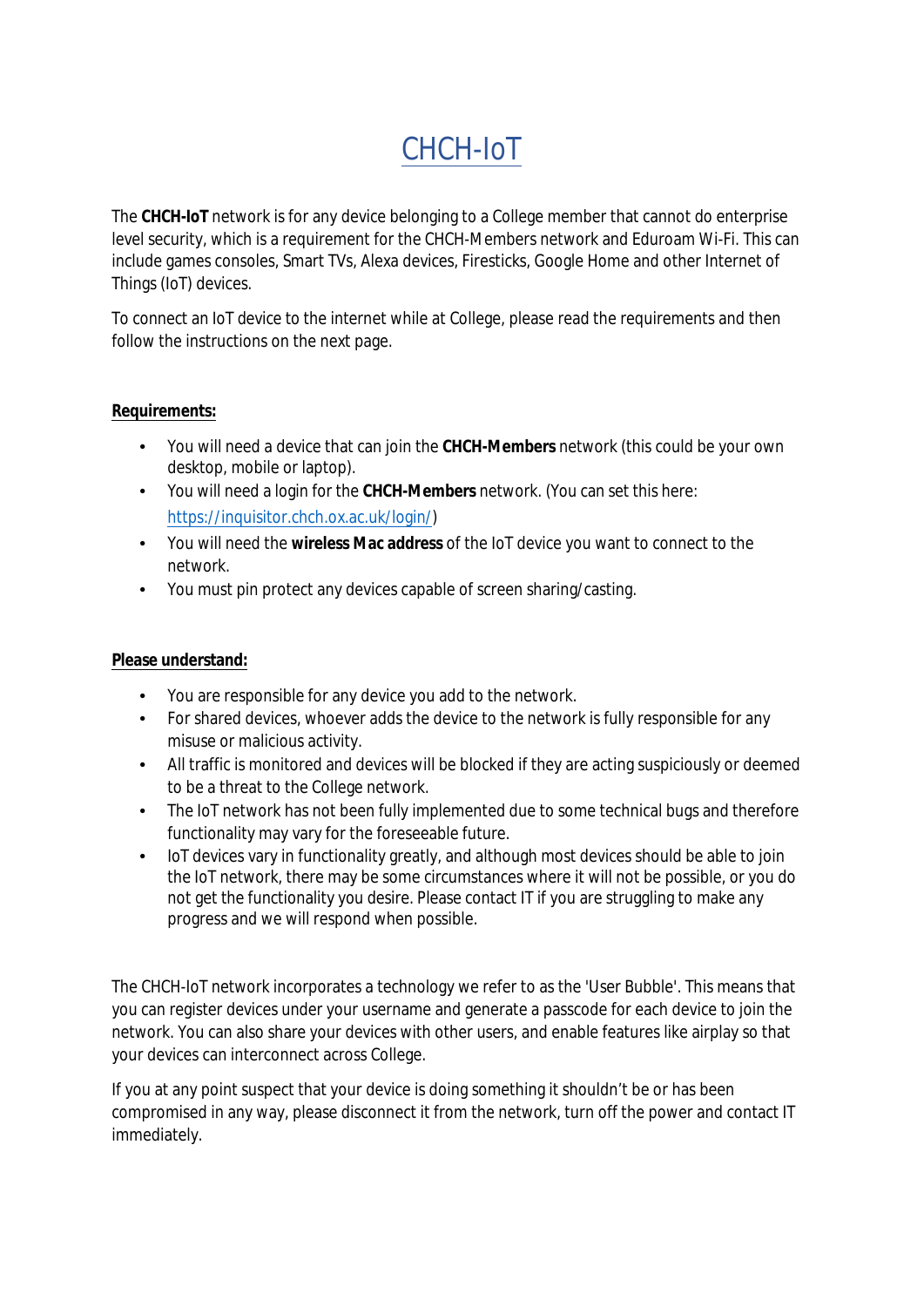Finally, you must adhere to the University's IT regulations, which apply to any device that is joined to the University network: https://governance.admin.ox.ac.uk/legislation/it-regulations-1-of-2002.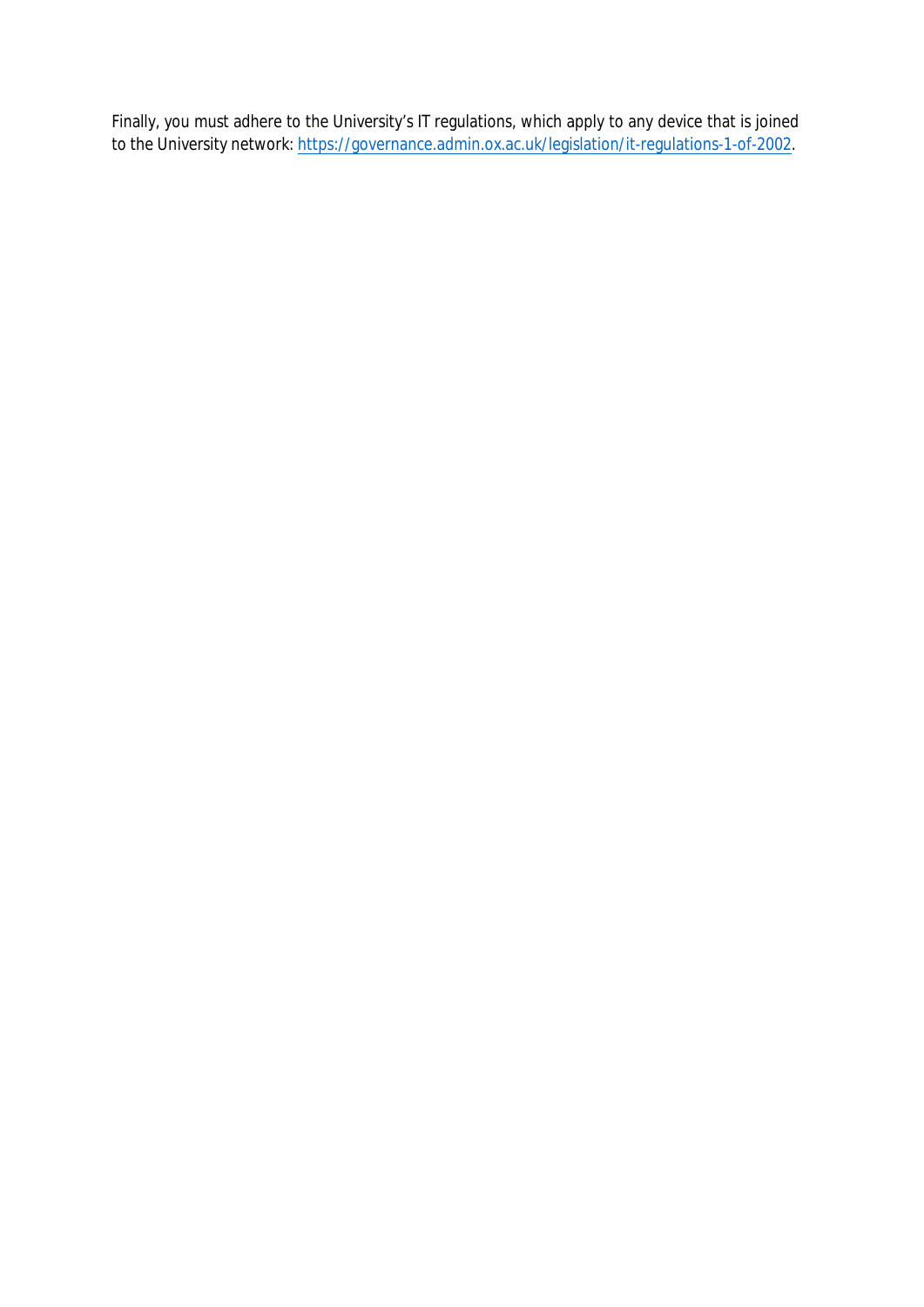## Adding a device to CHCH-IoT

- 1. On your main device (laptop/desktop/mobile), connect to CHCH-Members and navigate to:
	- <https://guest.chch.ox.ac.uk/guest>

|          | <b>JICTS Wi-Fi Manager</b><br>PMB, CHCH and SPC Members can login here to manage your loT<br>devices, please use your College Credentials. |
|----------|--------------------------------------------------------------------------------------------------------------------------------------------|
| Username |                                                                                                                                            |
| Password |                                                                                                                                            |
|          | Log In                                                                                                                                     |
|          | C Copyright 2021                                                                                                                           |

- 2. Enter your College credentials into the Username/Password box. These are the same credentials you use for College Wi-Fi and can be set at<https://inquisitor.chch.ox.ac.uk/login/>
- 3. Once logged in you can then add and manage IoT devices.



4. Click the 'Create' or 'Create Device' button to add an IoT device.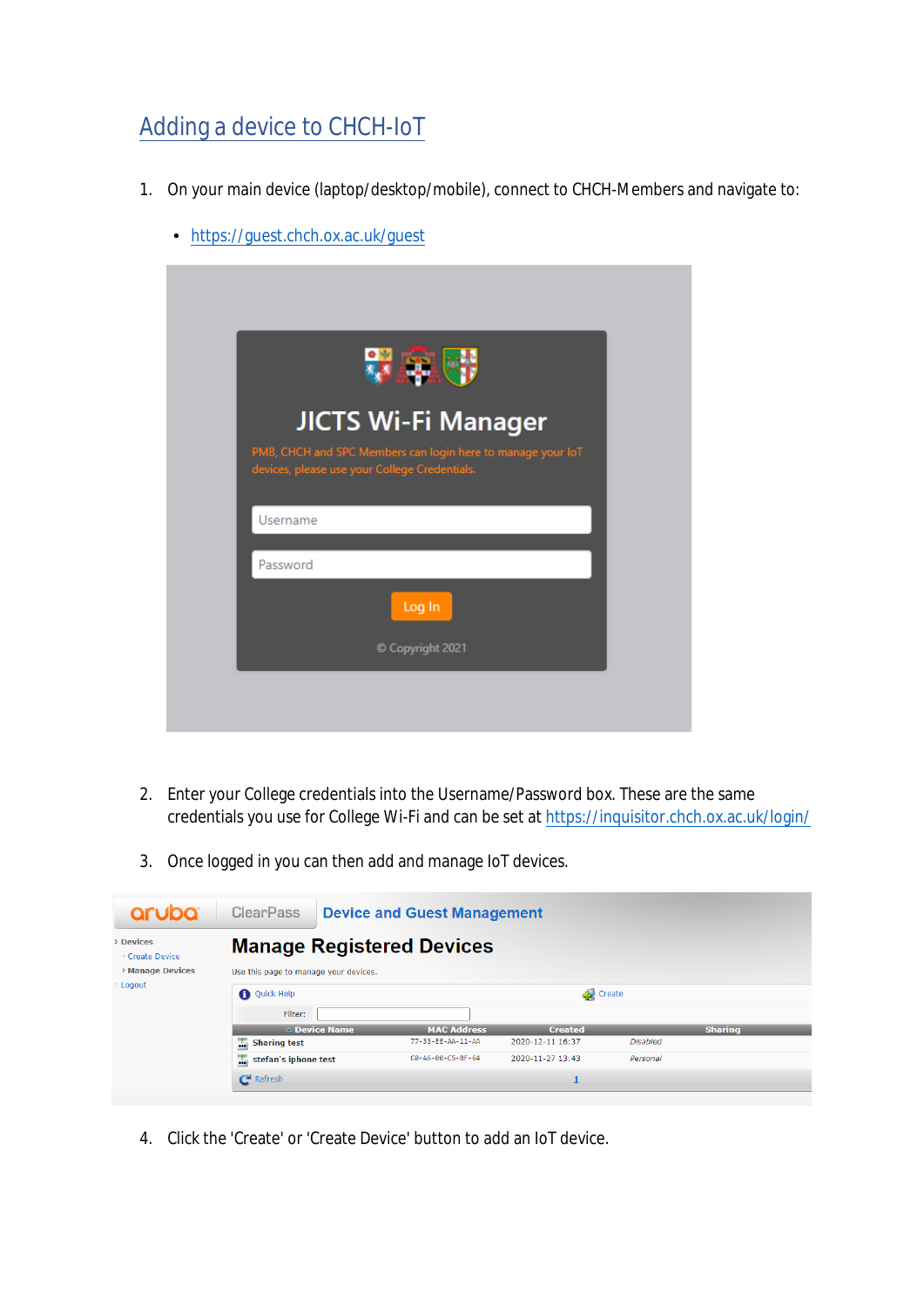5. This should bring up the **Register Device** page below.

| <b>Devices</b><br><b>Create Device</b> | <b>Register Device</b>                                                                                                                                                    |                                                                                                                                  |  |  |
|----------------------------------------|---------------------------------------------------------------------------------------------------------------------------------------------------------------------------|----------------------------------------------------------------------------------------------------------------------------------|--|--|
| Manage Devices<br>> Logout             | Use this form to register a new device.                                                                                                                                   |                                                                                                                                  |  |  |
|                                        | <b>IoT Staff Device Registration</b>                                                                                                                                      |                                                                                                                                  |  |  |
|                                        | <b>Device Name:</b><br>Name of the device.                                                                                                                                |                                                                                                                                  |  |  |
|                                        | * MAC Address:<br>MAC address of the device.                                                                                                                              |                                                                                                                                  |  |  |
|                                        | Join the 'Bubble'<br>Device 'Bubble':                                                                                                                                     | The 'Bubble' allows you to use services like AirPlay™, AirPrint™, ChromeCast with your personal devices, if they are compatible. |  |  |
|                                        | <b>O</b> Personal<br>Share your device:<br>$\bigcirc$ Shared<br>You can allow others to use your 'Bubble' device                                                          |                                                                                                                                  |  |  |
|                                        | Shared With:<br>Enter the usernames of those you wish to share this device with.<br>Use a comma-separated list, e.g. user1,user2,user3, or blank to deny any user access. |                                                                                                                                  |  |  |
|                                        | Notes:                                                                                                                                                                    |                                                                                                                                  |  |  |
|                                        | <b>Create Device</b>                                                                                                                                                      |                                                                                                                                  |  |  |
|                                        | required field                                                                                                                                                            |                                                                                                                                  |  |  |

#### 6. Fill out the form and click **Create Device**.

- a. **Device Name**: Please clearly name your IoT device practically so we know what type of device it is.
- b. **Mac Address**: This will be the wireless Mac address of your IoT device; it is usually located on the device itself, or you can use Google to research how to find it.
- c. **Join the Bubble**: This option will allow you to airplay/cast/connect from your devices that are connected to CHCH-Members.
- d. **Share your device**: Please only add devices as personal devices unless you intend to let other users connect to them as well.
- e. **Shared With:** Please enter the SSO of the user you want to share with: this only works when you are sharing with another student, not a member of staff.
- f. **Notes:** Please use this box to add any additional details about why you are adding the device to the network and what it is for.

| <b>IoT Staff Device Registration</b> |                                                                                                                                                             |  |  |  |
|--------------------------------------|-------------------------------------------------------------------------------------------------------------------------------------------------------------|--|--|--|
| Device Name:                         | Chromecast<br>Name of the device.                                                                                                                           |  |  |  |
| * MAC Address:                       | AA:AA:AA:AA:BB:BB<br>MAC address of the device.                                                                                                             |  |  |  |
| Device 'Bubble':                     | Join the 'Bubble'<br>The 'Bubble' allows you to use services like AirPlay™, AirPrint™, ChromeCast with your personal devices, if they are compatible.       |  |  |  |
| hare your device:                    | <b>O</b> Personal<br>$\bigcirc$ Shared<br>You can allow others to use your 'Bubble' device                                                                  |  |  |  |
| Shared With:                         | Enter the usernames of those you wish to share this device with.<br>Use a comma-separated list, e.g. user1, user2, user3, or blank to deny any user access. |  |  |  |
| Notes:                               | My Chromecast in the office for testing the IoT<br>network.                                                                                                 |  |  |  |
| .                                    | <b>Create Device</b>                                                                                                                                        |  |  |  |

7.